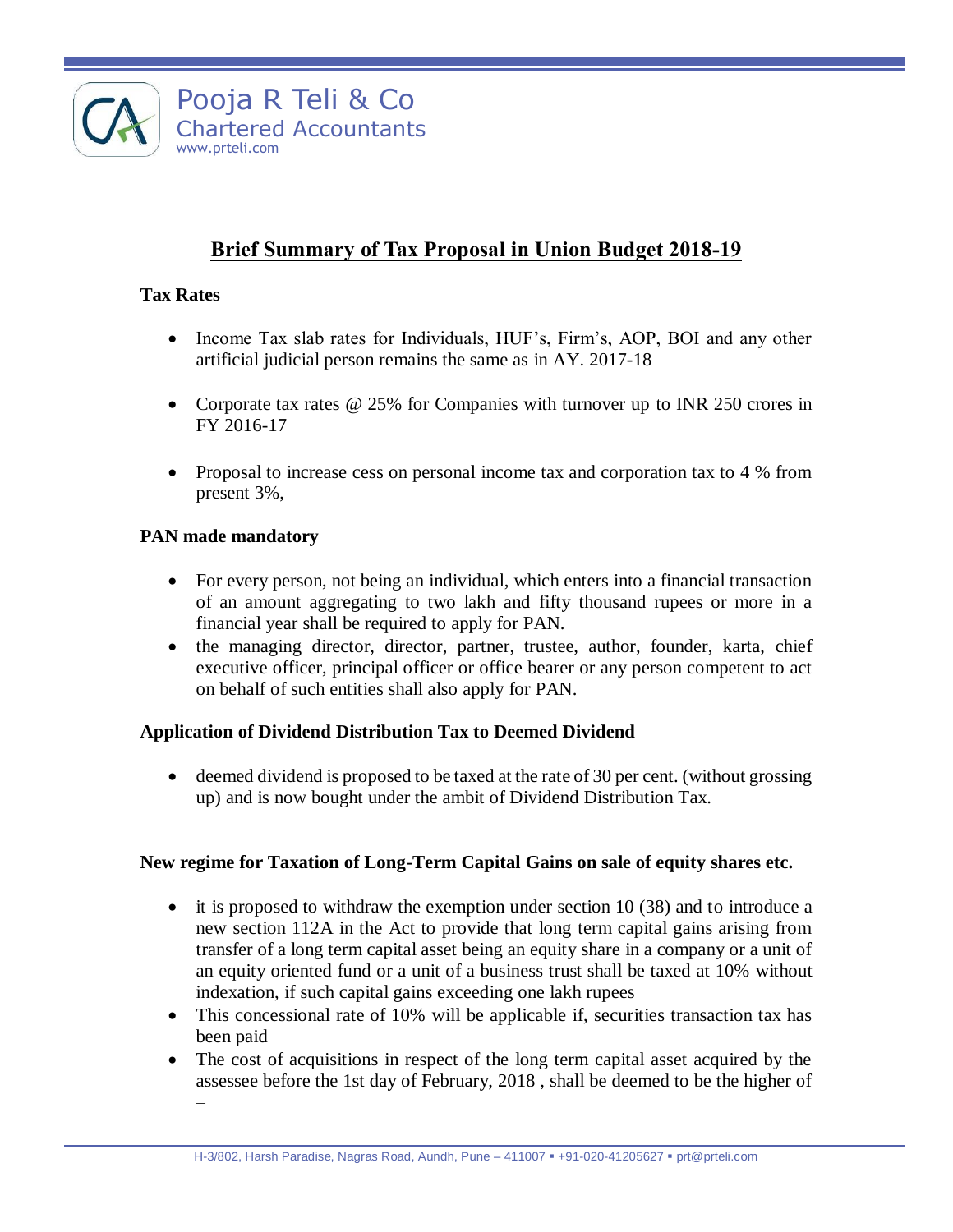- o the actual cost of acquisition of such asset; and
- $\circ$  the lower of
	- $\blacksquare$  the fair market value of such asset; and
	- the full value of consideration received or accruing as a result of the transfer of the capital asset.

### **Tax deduction at source and manner of payment in respect of certain exempt entities**

- it is proposed that in case of non-deduction of tax by such entities (Trusts and institutions), 30% of the amount shall be disallowed and the same shall be taxed.
- it is proposed that payments exceeding `10,000/- in cash made by such entities (Trusts and institutions) shall be disallowed and the same shall be subject to tax.

### **Taxability of compensation in connection to business or employment**

- it is proposed to amend section 28 of the Act to provide that any compensation received or receivable, whether revenue or capital, in connection with the termination or the modification of the terms and conditions of any contract relating to its business shall be taxable as business income.
- Any compensation received or receivable, whether in the nature of revenue or capital, in connection with the termination or the modification of the terms and conditions of any contract relating to its employment shall be taxable under section 56 of the Act.

# **Presumptive income under section 44AE in case of goods carriage**

- it is proposed to amend the section 44AE of the Income Tax Act to provide that, in the case of heavy goods vehicle (more than 12MT gross vehicle weight), the income would deemed to be an amount equal to one thousand rupees per ton of gross vehicle weight or unladen weight, as the case may be, per month or part of a month for each goods vehicle or the amount claimed to be actually earned by the assessee, whichever is higher.
- The vehicles other than heavy goods vehicle will continue to be taxed as per the existing rates.

# **MEASURES FOR PROMOTING EQUITY**

*.*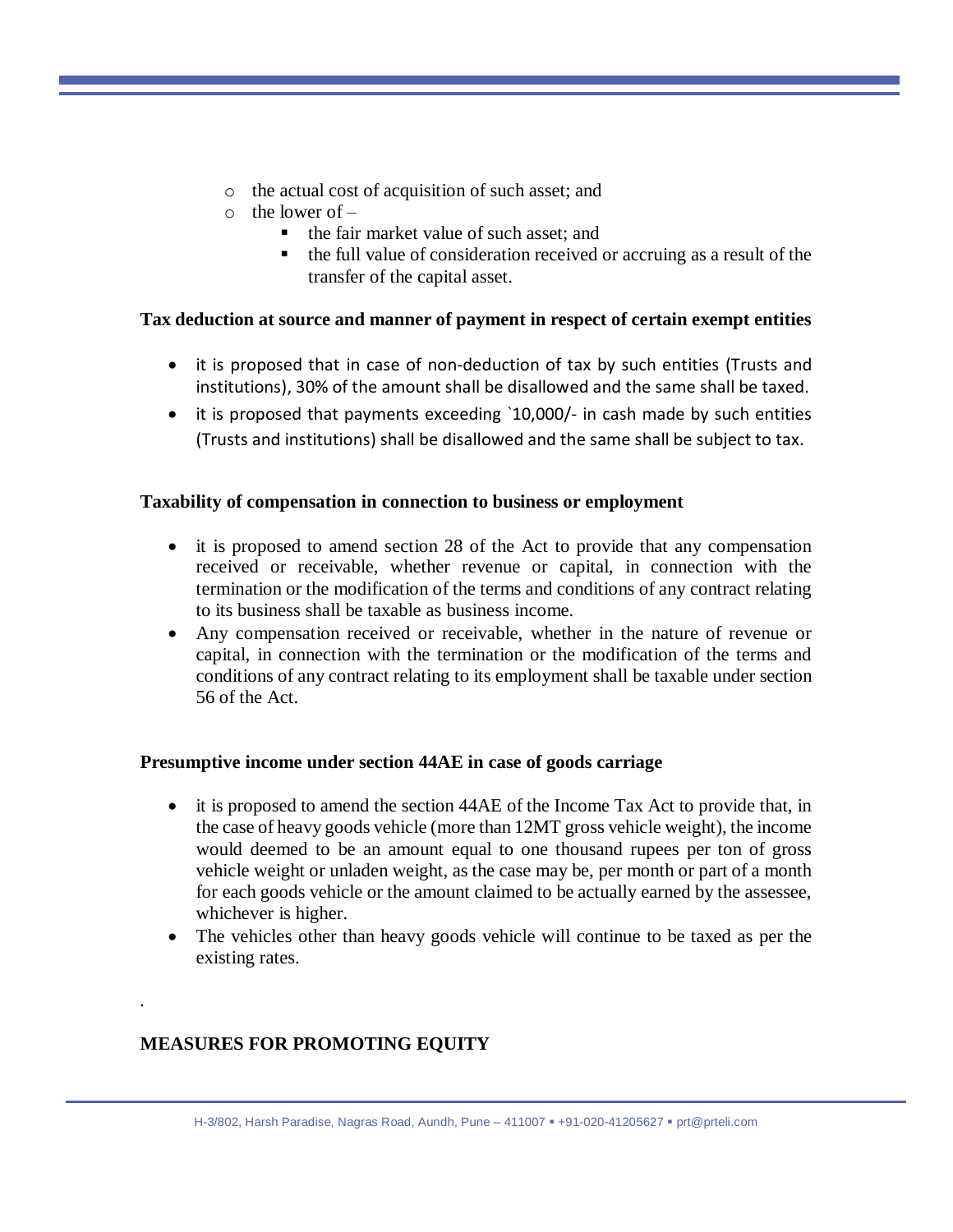- **Deductions u/s 80D to senior citizens in respect of health insurance premium and medical treatment** monetary limit of this deduction increased from Rs 30,000/- to Rs 50,000
- In case of single premium health insurance policies having cover of more than one year, it is proposed that the deduction shall be allowed on proportionate basis for the number of years for which health insurance cover is provided, subject to the specified monetary limit.
- **Enhanced deduction to senior citizens for medical treatment of specified diseases** to raise this monetary limit of deduction to Rs 1,00,000/- for both senior citizens and very senior citizens
- **Deduction in respect of interest income to senior citizen :** to insert a new section 80TTB so as to allow a deduction up to Rs 50,000/- in respect of interest income from deposits held by senior citizens
- It is also proposed to amend section 194A so as to raise the threshold for deduction of tax at source on interest income **for senior citizens** from Rs 10,000/- to Rs 50,000/-
- Limit of Investment in Interest bearing LIC schemes have been increased from INR 7.5 lakhs to INR 15 Lakhs **for senior citizens**.
- **Standard deduction on salary income** to allow a standard deduction up to Rs 40,000/- or the amount of salary received, whichever is less, *in lieu* of Transport Allowance (except in case of differently abled persons) and reimbursement of medical expenses.

# **TAX INCENTIVES**

# **Deduction in respect of income of Farm Producer Companies**

- Section 80P provides for 100 percent deduction in respect of profit of cooperative society which provide assistance to its members engaged in primary agricultural activities.
- It is proposed to extend similar benefit to Farm Producer Companies (FPC), having a total turnover up to Rs 100 Crore

#### **Measures to promote start-ups**

- Section 80-IAC of the Act, *inter alia*, provides that deduction under this section shall be available to an eligible start-up for three consecutive assessment years out of seven years at the option of the assessee, if
	- o it is incorporated on or after the 1st day of April, 2016 but before the 1st day of April, 2021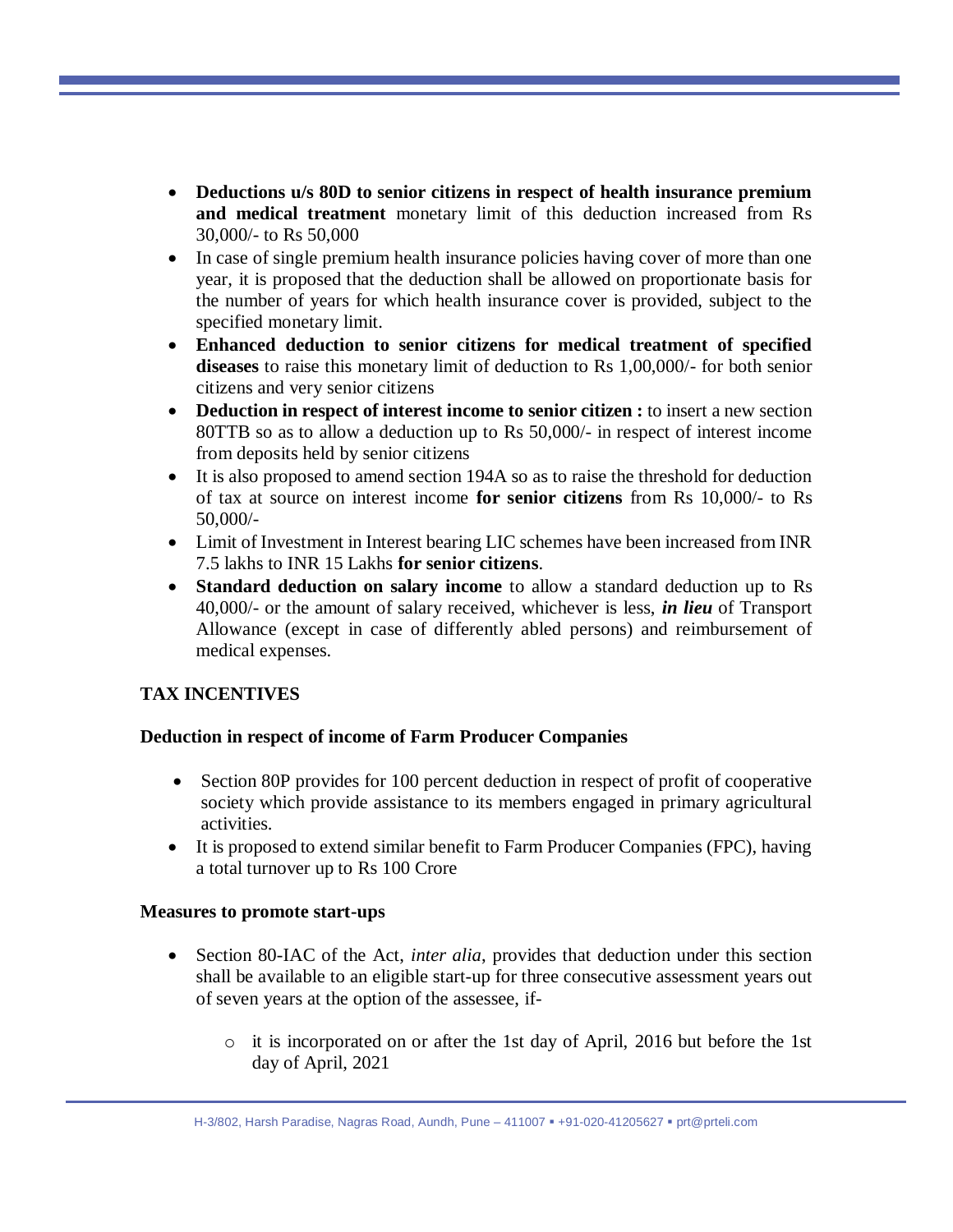- o the total turnover of its business does not exceed twenty-five crore rupees in any of the seven previous years beginning from date of incorporation.
- o it is engaged in the eligible business which involves innovation, development, deployment or commercialization of new products, processes or services driven by technology or intellectual property, in innovation, development or improvement of products or processes or services, or a scalable business model with a high potential of employment generation or wealth creation

#### **Measures to promote International Financial Services Centre (IFSC)**

#### **Incentive for employment generation**

 it is also proposed to rationalize this deduction of 30% u/s 80JJA by allowing the benefit for a new employee, subject to other prescribed conditions who is employed for less than the minimum period during the first year but continues to remain employed for the minimum period in subsequent year.

### **Tax treatment of transactions in respect of trading in agricultural commodity derivatives**

 $\bullet$  it is proposed to amend the provisions of clause (5) of section 43 to provide that a transaction in respect of trading of agricultural commodity derivatives, which is not chargeable to Commodity Transaction Tax, in a registered stock exchange or registered association, will be treated as non-speculative transaction

#### **Exemption of income of Foreign Company from sale of leftover stock of crude oil on termination of agreement or arrangement subject to certain conditions**

**Royalty and FTS payment by** National Technical Research Organization (**NTRO) to a non-resident to be tax-exempt**

#### **FACILITATING INSOLVENCY RESOLUTION**

#### **Relief from liability of Minimum Alternate Tax (MAT)**

• it is proposed to amend section 115JB to provide that the aggregate amount of unabsorbed depreciation and loss brought forward (excluding unabsorbed depreciation) shall be allowed to be reduced from the book profit, if a company's application for corporate insolvency resolution process under the Insolvency and Bankruptcy Code, 2016 has been admitted by the Adjudicating Authority.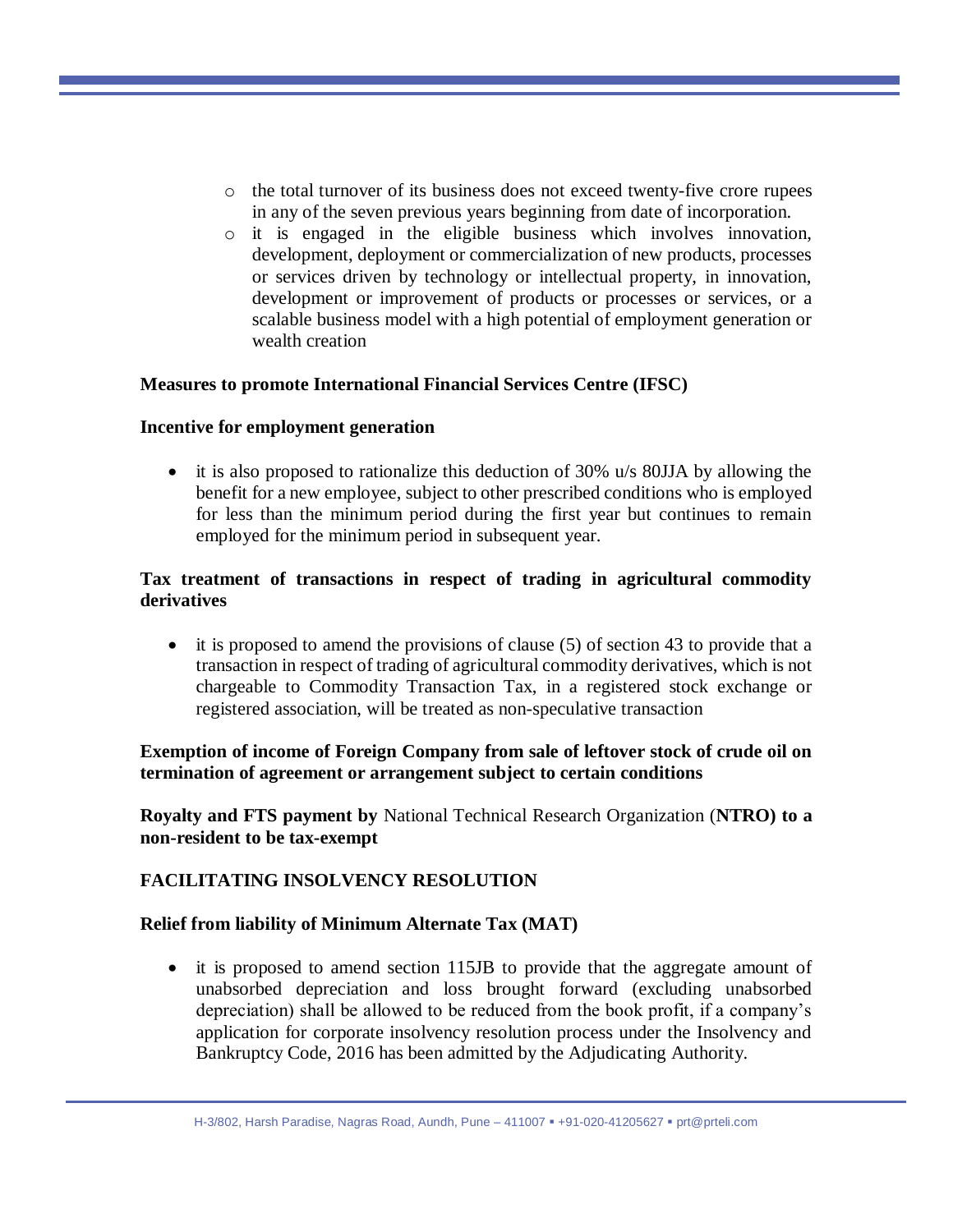#### **Benefit of carry forward and set off of losses**

- it is proposed to relax the rigors of section 79 (change in beneficial owners) in case of such companies, whose resolution plan has been approved under the Insolvency and Bankruptcy Code, 2016, after affording a reasonable opportunity of being heard to the jurisdictional Principal Commissioner or Commissioner
- It is also proposed to amend section 140 of the Act so as to provide that during the resolution process under the Insolvency and Bankruptcy Code, 2016, the return shall be verified by an insolvency professional appointed by the Adjudicating Authority under the Insolvency and Bankruptcy Code, 2016

# **IMPROVING EFFECTIVENESS OF TAX ADMINISTRATION**

#### **New scheme for scrutiny assessment**

 It is proposed to prescribe a new scheme for the purpose of making assessments so as to impart greater transparency and accountability, by eliminating the interface between the Assessing Officer and the assessee, optimal utilization of the resources, and introduction of team-based assessment

# **RATIONALISATION MEASURES**

- Rationalisation of the provisions relating to Commodity Transaction Tax
- Rationalisation of section 276CC relating to prosecution for failure to furnish return
- Rationalisation of the Black Money (Undisclosed Foreign Income and Assets) and Imposition of Tax Act, 2015
- Rationalisation of provisions relating to Country-by-Country Report
- Rationalisation of provision of section 115BA relating to certain domestic companies
- Deductions in respect of certain incomes not to be allowed unless return is filed by the due date
- Rationalization of section 43CA, section 50C and section 56
	- $\circ$  Proposal to provide that, no adjustment shall be made in a case where the circle rate (Stamp duty) value does not exceed 5% of the consideration.